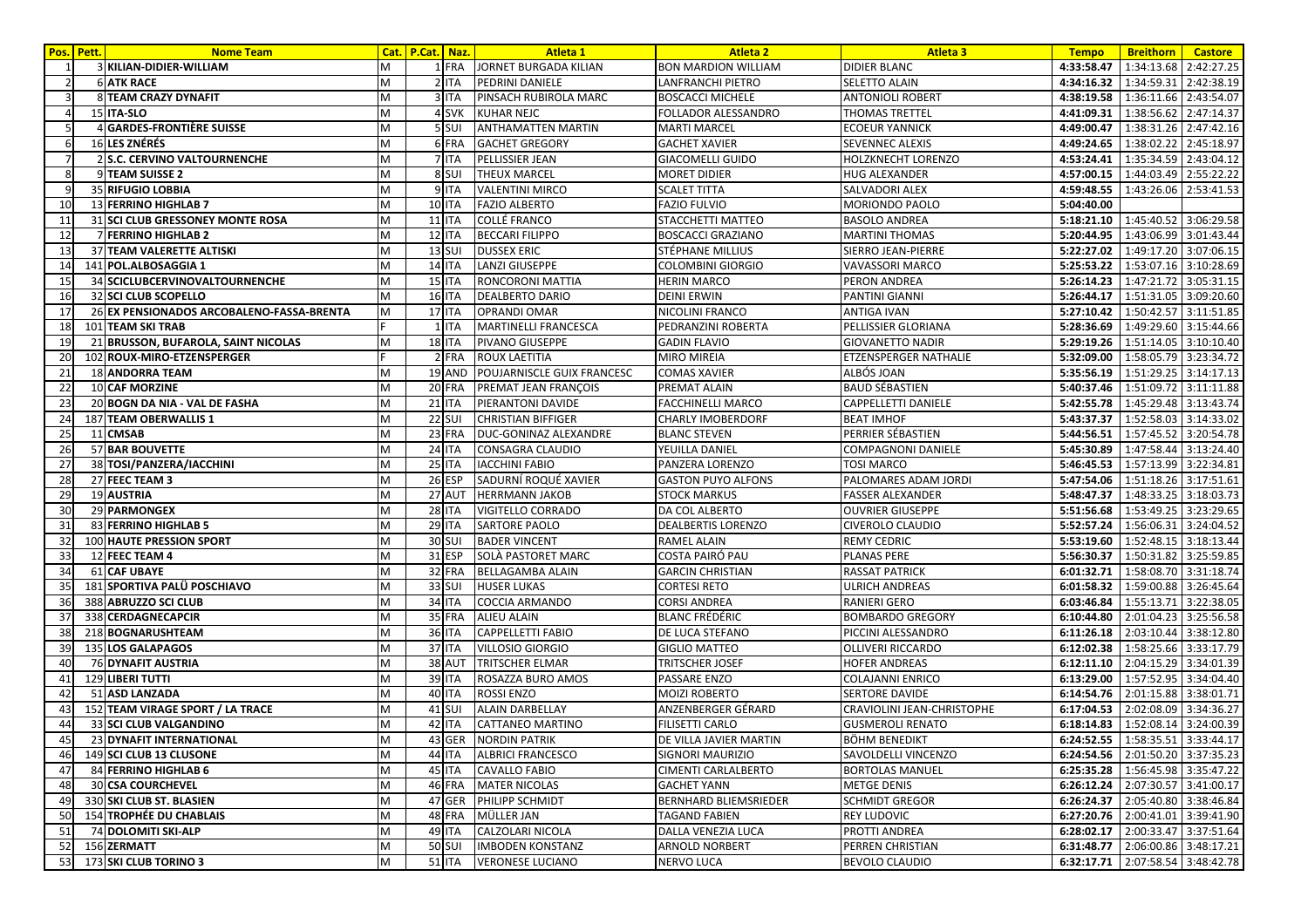| -54 <b>1</b> | 178 SNOWALP 3                                         | M      |           | <b>52 ITA</b>   | <b>BONACORSI ROBERTO</b>                         | PIFFARI MAURIZIO                       | <b>ARRIGO BONACORSI</b>                      |            | 6:32:50.09 2:03:26.86 3:48:24.58                                     |
|--------------|-------------------------------------------------------|--------|-----------|-----------------|--------------------------------------------------|----------------------------------------|----------------------------------------------|------------|----------------------------------------------------------------------|
| 55           | 22 CORNACCI 1                                         | M      |           | <b>53 ITA</b>   | <b>VARESCO LUCA</b>                              | <b>DEFLORIAN PAOLO</b>                 | CAMPESTRINI CAMILLO                          | 6:32:58.65 | 1:58:17.24 3:42:15.94                                                |
| 56           | 44 ALBOSAGGIA- SONDALO                                | M      |           | <b>54 ITA</b>   | <b>ROMERI MICHELE</b>                            | CRISTINI GIANLUCA                      | <b>VENTURINI PAOLO</b>                       | 6:33:14.14 | 2:02:18.32<br>3:39:20.61                                             |
| 57           | 43 ALAGNA OSSOLA                                      | M      |           | 55 ITA          | <b>GAMBARINI MANUEL</b>                          | COMAZZI ALBERTO                        | <b>DARIOLI MAURO</b>                         | 6:33:47.00 | 1:58:20.45 3:34:18.21                                                |
| 58           | 106 TEAM IMMOBILIARE 5 TERRE                          |        |           | 3 ITA           | LOCATELLI TATIANA                                | <b>BESSEGHINI LAURA</b>                | ROSSI RAFFAELLA                              | 6:33:50.82 | 2:05:30.25 3:49:00.08                                                |
| 59           | 103 TEAM SUISSE 1                                     |        |           | 4 SUI           | <b>FAVRE CORINNE</b>                             | MAGNENAT GABRIELLE                     | <b>GEX-FABRY EMILIE</b>                      | 6:34:10.75 | 2:06:16.18 3:43:25.30                                                |
| 60           | 374 SCI CLUB ANTIGORIO                                | M      |           | <b>56 ITA</b>   | SCRIMAGLIA MICHELE                               | <b>MARTINETTI WALTER</b>               | <b>MANCINI MAURO</b>                         | 6:35:26.91 | 2:06:20.91 3:43:11.24                                                |
| 61           | 25 EQUIPE FAM-TERRY&YUPIE                             | M      |           | 57 AND          | <b>VILA BONELL FERRAN</b>                        | PELEGRINA LOPEZ MANEL                  | ALBÓS CAVALIÈRE DAVID                        | 6:35:53.14 | 1:57:31.55 3:28:50.89                                                |
| 62           | 150 SCI CLUB ALTA VALTELLINA SKI ALP                  | M      |           | <b>58 ITA</b>   | <b>ILLINI LUCA</b>                               | VITALINI LUCA                          | SOSIO MATTEO                                 | 6:37:45.98 | 2:01:06.87 3:40:15.19                                                |
| 63           | 73 DALLE CAI VERRES DONNAS DOC                        | M      |           | <b>59 ITA</b>   | <b>DALBARD OSCAR</b>                             | PUSCEDDU ALESSANDRO                    | <b>BOSONIN LUCIO</b>                         | 6:43:56.97 | 2:06:33.82<br>3:45:35.19                                             |
| 64           | 162 SCI CLUB GRESSONEY WALSER                         | M      |           | <b>60 ITA</b>   | SQUINOBAL EMIL                                   | LAURENT FRANCESCO                      | LAURENT SIMONE                               | 6:45:11.22 | 2:06:40.21<br>3:53:10.81                                             |
| 65           | 134 LES DIABLERETS                                    | M      |           | 61 SUI          | <b>MARC PICHARD</b>                              | PRALONG CHARLES                        | <b>CROISIER ADRIEN</b>                       | 6:45:25.78 | 2:09:00.67<br>3:58:07.78                                             |
| 66           | 193 VAL GARDENA                                       | M      |           | <b>62 ITA</b>   | <b>COMPLOI ANDREAS</b>                           | NOCKER GÜNTHER                         | <b>INSAM CHRISTIAN</b>                       | 6:49:58.24 | 2:05:28.60 3:56:16.01                                                |
| 67           | 42 ADAMELLO SKI TEAM                                  | M      |           | <b>63 ITA</b>   | MOTTINELLI ALESSANDRO                            | MARIO STERLI                           | <b>MONDINI VALERIO</b>                       | 6:50:10.13 | 2:06:39.84<br>3:54:21.22                                             |
| 68           | 146 S.S. LA BUFAROLA-PIETRO MICCA                     | M      |           | 64 ITA          | MACCHETTO NICOLA                                 | <b>FIORI ANDREA</b>                    | PEDRAZZO CESARE                              | 6:50:14.39 | 2:06:55.80<br>3:42:18.16                                             |
| 69           | 333 COLOMINA TEAM                                     | M      |           | 65 ESP          | <b>GARRETA PUYOL GERARD</b>                      | REIXACH PARAROLS MARC                  | <b>TERRISSE DANIEL</b>                       | 6:51:36.22 | 2:08:47.64<br>3:55:59.96                                             |
| 70           | 71 CORRADO GEX 5                                      | M      |           | <b>66 ITA</b>   | PIGNACCHINO PAOLO                                | <b>GARDINI GUIDO</b>                   | <b>FERRARIS GIOVANNI</b>                     | 6:54:44.66 | 2:02:37.60<br>3:47:15.29                                             |
| 71           | 50 KALDI-BASTINO                                      | M      |           | 67 ITA          | <b>UGHETTO CHRISTIAN</b>                         | FENOGLIO MAURIZIO                      | <b>FICETTO GIORGIO</b>                       | 6:55:04.41 | 2:06:38.96<br>3:48:02.38                                             |
| 72           | 65 CHAMPORCHER1                                       | M      |           | <b>68 ITA</b>   | <b>BORDET DAVIDE</b>                             | <b>ALLIOD MICHELE</b>                  | LIRO PIERRE PAUL                             | 6:55:38.37 | 2:07:06.38 3:52:11.79                                                |
| 73           | 67 CORPS FORESTIER VDA                                | M      |           | 69 ITA          | <b>RAPETTI MARCO</b>                             | STEVENIN MAURO                         | VIGLINO PAOLO                                | 6:57:36.60 | 2:08:29.02<br>3:56:17.66                                             |
| 74           | 176 SNOWALP 1                                         | M      |           | <b>70 ITA</b>   | <b>BONORIS PIETRO</b>                            | <b>DONATI RICCARDO</b>                 | <b>ALBRICCI MANUEL</b>                       | 6:59:48.12 | 2:05:38.04<br>3:46:14.01                                             |
| 75           | 211 CORDON, COMBLOUX, ST-ROCH                         | M      |           | 71 FRA          | <b>CART JULIEN</b>                               | MARQUET CHRISTOPHE                     | JACQUIER GUILLAUME                           | 7:01:34.38 | 2:08:21.79 3:57:43.88                                                |
| 76           | 191 VAL DI SOLE SKI ALP                               | M      |           | <b>72 ITA</b>   | PENASA ALBINO                                    | REDOLFI MAURO                          | PENASA MIRKO                                 | 7:02:44.65 | 2:08:14.27<br>4:00:51.94                                             |
| 77           | 88 BABICHA                                            | M      |           | <b>73 ITA</b>   | <b>CHARREY DAMIANO OTTONE</b>                    | <b>BARREL DONATO</b>                   | CANONICO ROBERTO                             | 7:03:05.89 | 2:06:50.94<br>3:58:40.99                                             |
| 78           | <b>143 TEAM BEAUFORTAIN</b>                           | M      |           | 74 FRA          | <b>IMPERATORE ALEXIS</b>                         | ROBERT CLEMENT                         | <b>HIVERT FRANCOIS</b>                       | 7:07:11.56 | 2:05:08.83<br>4:13:13.67                                             |
| 79           | 126 GUIDE                                             | M      |           | 75 ITA          | <b>FIORELLI DANIELE</b>                          | CESA CHRISTIAN                         | <b>JANIN RUDI</b>                            | 7:08:48.29 | 2:14:27.13<br>4:06:52.61                                             |
| 80           | 78 ERTIPS SKI-ALPINISME                               | M      |           | <b>76 FRA</b>   | <b>ARVIN-BEROD MARC</b>                          | <b>NOVERO LAURENT</b>                  | <b>COPIN LAURENT</b>                         | 7:09:18.94 | 2:07:27.76 4:02:35.21                                                |
| 81           | 201 LES POTES                                         | M      |           | 77 FRA          | <b>BOISIER ADRIEN</b>                            | <b>BRUNET ERIC</b>                     | VAUDAUX SÉBASTIEN                            | 7:10:13.96 | 2:03:17.78 3:42:01.84                                                |
| 82           | 166 SCI CLUB VALCHIUSELLA 1                           | M      |           | <b>78 ITA</b>   | PERAUDO ALEX                                     | <b>GIACCHETTO ROBERTO</b>              | <b>TARDITI DAVIDE</b>                        | 7:11:54.53 | 2:07:27.99 3:57:32.64                                                |
| 83           | 393 SCI CLUB GARESSIO 2                               | M      |           | 79 ITA          | <b>GIORDANO RUDI</b>                             | ODASSO CLAUDIO                         | <b>ODASSO SILVANO</b>                        | 7:12:38.37 | 2:10:25.54 3:55:50.34                                                |
| 84           | 183 TEAM IBÉRICOS                                     | M      |           | 80 ESP          | PALACIO SANZ JORGE                               | RODRÍGUEZ BODAS JAVIER                 | FREIXINET ESPINOSA XAVIER                    | 7:14:29.10 | 4:02:18.31<br>2:11:53.48                                             |
| 85           | 125 GSA INTRA                                         | M      |           | 81 ITA          | <b>VOLPONE IVAN</b>                              | <b>TOFFOLET STEFANO</b>                | MINOGGIO CRISTIAN                            | 7:15:51.03 | 2:03:06.46<br>3:52:35.56                                             |
| 86           | 75 DRINK2                                             | M      |           | 82 ITA          | <b>DUCRET ALEX</b>                               | <b>CUNEAZ LAURENT</b>                  | <b>JOUX CHRISTIAN</b>                        | 7:16:41.18 | 2:06:15.51 3:58:35.33                                                |
| 87           | 90 3 CAMPANILI-ST.NICOLAS-AYAS                        | М      |           | <b>83 ITA</b>   | <b>TORRETTA FRANCO</b>                           | DALLAZANNA FLAVIO                      | COMMOD ALBERTO                               | 7:17:57.07 | 2:11:42.08<br>4:03:28.73                                             |
| 88           | 216 VAL GLERIS                                        | M      |           | 84 ITA          | DE PODESTA' DAVIDE                               | DE PODESTA' GIANNI                     | <b>MORO MATTEO</b>                           | 7:17:59.72 | 4:14:37.74<br>2:15:06.74                                             |
| 89           | <b>174 SKIRUNNER</b>                                  | M      |           | <b>85 ITA</b>   | PEDROTTI LUCA                                    | <b>BIANCHINI GRAZIANO</b>              | FOLGHERAITER MASSIMILIANO                    | 7:19:03.47 | 2:08:45.10 3:58:29.50                                                |
| 90           | 39 ARCOBALENO 1                                       | M      |           | <b>86 ITA</b>   | MODENA CHRISTIAN                                 | CALLIARI CLAUDIO                       | POLO CLAUDIO                                 | 7:21:12.72 | 3:52:52.54<br>2:02:55.25                                             |
| 91           | 79 ESERCITO/GRESSONEY                                 | M      |           | 87 ITA          | <b>GIANNELLI EMANUELE</b>                        | COMUNE PAOLO                           | CANEPA EZIO                                  | 7:21:55.69 | 2:09:20.73<br>4:04:18.60                                             |
| 92           | 45 ALTITUDE136                                        | M      |           | <b>88 ITA</b>   | MAGLI EMANUELE                                   | PINTO GUIDO                            | <b>TONOLI FRANCO</b>                         | 7:22:42.56 | 2:15:01.74<br>4:07:14.18                                             |
| 93           | 24 DYNAFIT SPORT SCHUSTER GERMANY                     | M      |           | 89 GER          | <b>HASENKNOPH MICHAEL</b>                        | <b>BRAUNSCH HANNES</b>                 | NICKAES GEORG                                | 7:23:38.87 | 2:04:29.22<br>4:03:03.34                                             |
| 94           | <b>60 CAF SALLANCHES 1</b>                            | M      |           | <b>90 FRA</b>   | <b>WERY LAURENT</b>                              | LACHAUX FRANÇOIS                       | <b>DOULAT CHRISTOPHE</b>                     | 7:23:56.38 | 2:01:46.14<br>3:58:21.98                                             |
| 95           | 366 CIC MARTINI/ALLGÄUSPEED                           | M      |           | <b>91 AUT</b>   | <b>KLAUS DREXEL</b>                              | NATTER LOTHAR                          | ROLF SCHLACHTER                              | 7:24:44.09 | 2:16:06.65<br>4:07:09.65                                             |
| 96<br>97     | 222 ARCOBALENO 2000                                   | M      |           | 92 ITA<br>5 ITA | <b>IORIATTI GIULIANO</b><br>MURACHELLI MICOL     | DAMAGGIO LORENZO<br>PASCHE CÉCILE      | DEGASPERI MANUEL                             | 7:25:34.99 | 2:07:45.48<br>4:15:51.14<br>2:19:42.79 4:19:05.62                    |
|              | 117 SCI CLUB VALDIGNE MONT BLANC                      |        |           | <b>93 ITA</b>   |                                                  |                                        | GIANATTI ALESSANDRA<br><b>ARESCA ROBERTO</b> | 7:26:35.70 |                                                                      |
| 98           | 196 VALMATIC-CORRADO GEX<br>53 ASV GOSSENSASS SKI ALP | M<br>M |           |                 | <b>CARGNINO ANDREA</b><br>94 ITA HOFER CHRISTOPH | TORMENA FABIO<br><b>CAPOVILLA ALEX</b> | <b>IRSARA RENÉ</b>                           |            | 7:27:01.02 2:13:54.50 4:09:59.70<br>7:28:42.86 2:09:09.12 4:05:41.86 |
|              |                                                       |        |           |                 |                                                  |                                        |                                              |            |                                                                      |
| 100<br>101   | 105 CHAMONIX SKI ALPINISME<br>40 MOUNTAINRIDERS       | M      |           |                 | 6 USA NINA SILITCH<br>95 AUT FISCHER RENE        | <b>FABRE VALENTINE</b><br>LAINER HANS  | <b>MEYER LYNDSAY</b><br>KINBERGER MICHAEL    |            | 7:31:03.23 2:22:09.77 4:17:05.73<br>7:31:33.86 2:06:14.36 3:55:22.16 |
|              | 102 161 SCI CLUB GRESSONEY 2                          | M      |           | <b>96 ITA</b>   | <b>ANASTASI LUCA</b>                             | <b>RUATTO MARIO</b>                    | TURINI RICCARDO IORIS                        |            | 7:31:48.93 2:11:21.31 4:08:36.16                                     |
| 103          | 121 TEAM YOSEMITE                                     |        |           | 7 SUI           | <b>DAUCOURT CHANTAL</b>                          | HAMMER SIMONE                          | <b>GENTIEU SABINE</b>                        |            | 7:32:39.85 2:14:12.79 4:09:32.78                                     |
|              | 104 170 SILVANO_PIETRO                                | M      |           | 97 ITA          | <b>BIDESE ROBERTO</b>                            | CILIESA ROBERTO                        | <b>VIERIN PAOLO</b>                          |            | 7:33:13.61 2:06:10.84 4:00:36.91                                     |
| 105          | 41 34° CORSO ASPIRANTI GUIDE ALPINE VDA               | M      |           | 98 ITA          | <b>VILLA GIUSEPPE</b>                            | <b>CHADEL ALEX</b>                     | <b>BENATO ANDREA</b>                         |            | 7:34:16.86 2:14:07.20 4:16:10.46                                     |
| 106          | 347 JÖKUL                                             | M      |           | <b>99 FRA</b>   | PENILLON SÉBASTIEN                               | LAROSE ERIC                            | <b>MOALIC RONAN</b>                          |            | 7:37:56.93 2:07:20.44 3:53:43.93                                     |
|              | 107 288 SORAN                                         | M      | $100$ ITA |                 | <b>BENVENUTI MIRKO</b>                           | CORNELLA LUCA                          | <b>BOSETTI ALESSIO</b>                       |            | 7:38:23.56 2:08:16.43 4:05:04.64                                     |
|              |                                                       |        |           |                 |                                                  |                                        |                                              |            |                                                                      |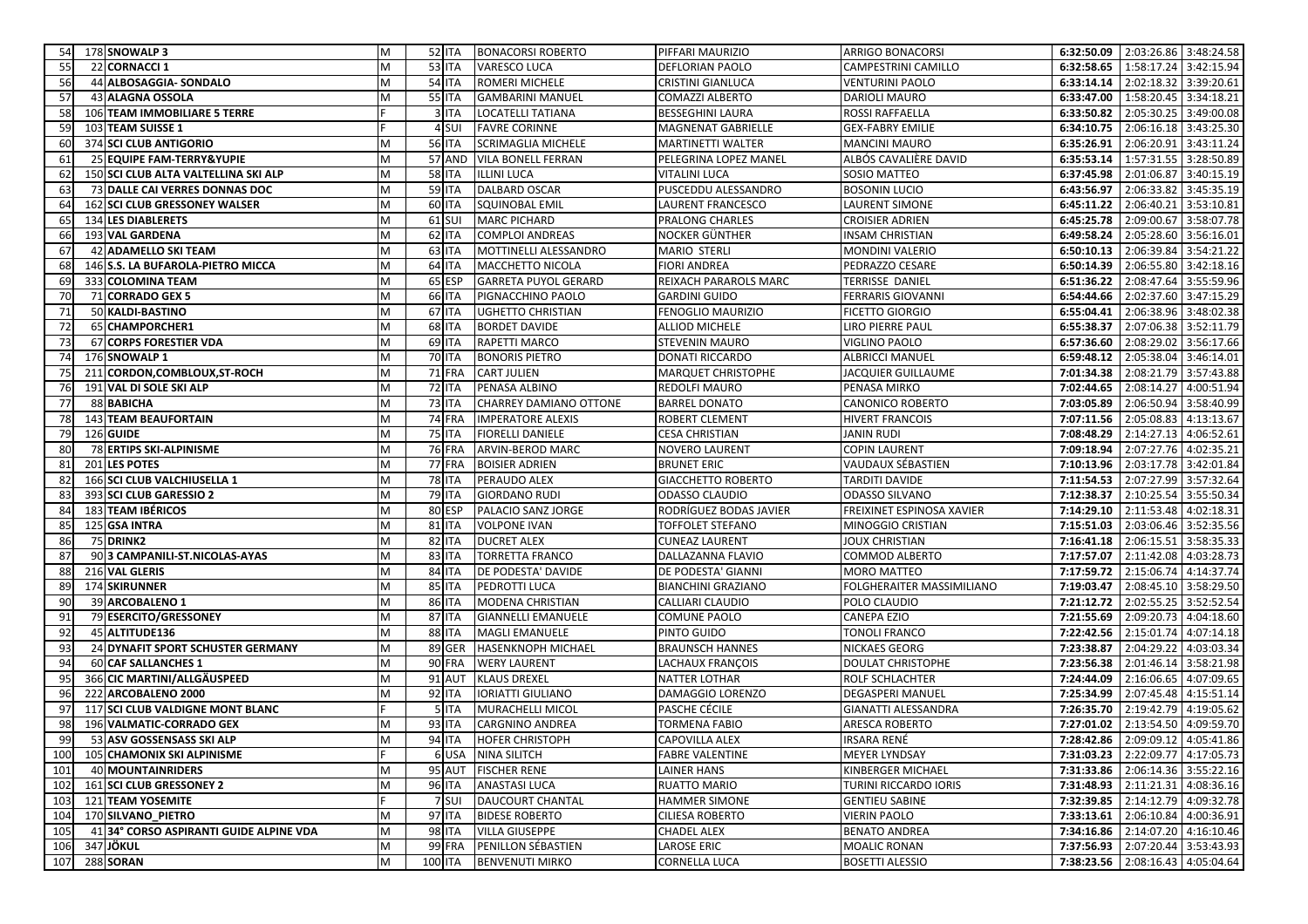| 262 ZON TE CADIN<br>108                              | M         | 101 ITA          | <b>VARESCO ROLANDO</b>     | <b>BONELLI STEFANO</b>             | DELMARCO PAOLO           |                       | 7:39:21.99 2:15:58.85 4:13:10.33 |            |
|------------------------------------------------------|-----------|------------------|----------------------------|------------------------------------|--------------------------|-----------------------|----------------------------------|------------|
| 109<br>93 GAV VERTOVA - C                            | M         | <b>102 ITA</b>   | <b>BONDIOLI MARCELLO</b>   | <b>BONDIOLI MARZIO</b>             | <b>PATELLI ANDREA</b>    | 7:40:26.22            | 2:05:14.16 4:02:50.83            |            |
| 110<br>243 LA BUFAROLA A.R.D.                        | M         | <b>103 ITA</b>   | <b>COMELLO PIER PAOLO</b>  | <b>BUSCA ROBERTO</b>               | ROCCHI DELFO             | 7:40:50.18            | 2:13:59.76 4:07:49.93            |            |
| 111<br>138 MONTEBIANCO MAGAZINE                      | M         | <b>104 ITA</b>   | SAWICKI SZYMON             | SCANDROGLIO LORENZO                | <b>MUSIALOWSKI PIOTR</b> | 7:46:30.03            | 2:13:11.06                       | 4:15:37.11 |
| 112<br>247 ALTAVALTELLINA SKY TEAM                   | M         | <b>105 ITA</b>   | <b>QUADRIO MATTEO</b>      | MAGATELLI FEDERICO                 | ANZI MICHELE             | 7:47:05.00            | 2:20:43.66                       |            |
| 113<br>36 TEAM PBR                                   | M         | 106 SUI          | <b>BUCHS ERIC</b>          | <b>REY ALAIN</b>                   | PORCHET DAMIEN           | 7:47:25.58            | 2:24:02.18 4:26:53.32            |            |
| 153 TRE RIFUGI-VALLE STURA<br>114                    | M         | <b>107 ITA</b>   | <b>IAVELLI GIANLUCA</b>    | PIGAGLIO ANDREA                    | ROMANA DANILO            | 7:48:30.06            | 2:07:22.05                       | 4:05:30.89 |
| 115<br>210 ALPINI BAGOLINO                           | M         | <b>108 ITA</b>   | LOMBARDI CLAUDIO           | PARIS GIOVANNI                     | PIRALLA GIGI             | 7:49:06.88            | 2:09:16.81 4:12:50.92            |            |
| 197 SNOWALP ALTA VALLE SERIANA 1<br>116              | M         | <b>109 ITA</b>   | <b>NEGRONI MANUEL</b>      | PASINI MARCO                       | MORSTABILINI PAOLO       | 7:49:35.02            | 2:08:07.20 4:08:16.38            |            |
| 117<br>92 GAV VERTOVA                                | M         | <b>110 ITA</b>   | <b>MISTRI NICHOLAS</b>     | CASTELLI ANGELO                    | <b>BONANDRINI PAOLO</b>  | 7:49:55.75            | 2:15:42.39 4:15:58.43            |            |
| 118<br>314 SKITOURING PRÄTTIGAU                      | M         | 111 SUI          | ANDRÉ MÜLLER               | JÜRG FLORIN                        | JAEGLI HANSRUEDI         | 7:50:03.62            | 2:16:57.75 4:21:41.98            |            |
| 348 S.C. ARCOBALENO 4<br>119                         | M         | <b>112 ITA</b>   | <b>TOLLER ROBERTO</b>      | RIOLFATTI RICCARDO                 | CAPPELLETTO TOMMASO      | 7:50:10.43            | 2:14:05.27                       | 4:09:14.55 |
| 120<br>275 SCOPELLO1                                 | M         | <b>113 ITA</b>   | <b>MUSAZZI SIMONE</b>      | <b>MOROTTI GIULIO</b>              | <b>CAMURRI IVAN</b>      | 7:50:37.55            | 2:15:26.44 4:20:05.37            |            |
| 121<br>343 BUETRAITZ 10                              | M         | 114 ESP          | <b>OTXOA BIAIN AITOR</b>   | TOLOSA BALEN                       | <b>NAVARRO MIKEL</b>     | 7:51:55.19            | 2:02:46.27                       | 3:59:02.61 |
| 122<br>169 SCUOLA CENTRALE SCIALPINISMO CAI - TEAM 1 | M         | <b>115 ITA</b>   | <b>ARVAT STEFANO</b>       | BETTINAGLIO MATTEO                 | <b>BRAMBILLA GIORGIO</b> | 7:52:07.59            | 2:18:48.87                       | 4:22:54.65 |
| 123<br>131 ISF                                       | M         | 116 CZE          | KOMÁREK JAROSLAV           | <b>KOCUM ONDREJ</b>                | <b>KOCUM MARTIN</b>      | 7:53:32.00            | 2:14:48.70 4:18:39.76            |            |
| 190 TEAM SPECK-SPORTS<br>124                         | M         | 117 FRA          | <b>KREBS THOMAS</b>        | SALVI PHILIPPE                     | <b>GEHANT ERIC</b>       | 7:55:46.93            | 2:11:47.93                       | 4:21:45.81 |
| <b>165 SCI CLUB TORGNON 2</b><br>125                 | M         | <b>118 ITA</b>   | <b>REY JEROME</b>          | <b>MAGUET ROBERTO</b>              | NAVILLOD MAURO           | 7:57:33.53            | 2:12:36.01                       | 4:11:22.21 |
| 126<br>118 SNOW LIFE                                 |           | 8 ITA            | <b>GIANOTTI RAFFAELLA</b>  | <b>TOMATIS KATIA</b>               | MIRAVALLE RAFFAELLA      | 7:57:53.22            | 2:14:48.88                       | 4:27:30.90 |
| 127<br>321 BAVARIANS                                 | M         | 119 GER          | <b>SICHERT ROBERT</b>      | HAAG SEBASTIAN                     | PADE CONSTANTIN          | 8:01:01.88            | 2:23:08.12                       | 4:28:53.72 |
| 128<br>128 HEERESBERGFÜHRER                          | M         | <b>120 GER</b>   | WOITEK JÖRG                | JÖRG RAUSCHENBERGER                | PFLUGMACHER JÖRG         | 8:01:40.36            | 2:18:35.43                       | 4:11:10.34 |
| 129<br>145 S.C. DRINK 3                              | M         | <b>121 ITA</b>   | <b>BESENVAL CORRADO</b>    | <b>FRUTAZ LUCA</b>                 | PROT ROBERTO             | 8:01:45.15            | 2:17:22.88                       | 4:22:36.27 |
| 319 LES NICOLAS<br>130                               | M         | <b>122 SUI</b>   | RIETHMANN NICOLAS          | HALE-WOOD NICOLAS                  | <b>FILLIEZ NICOLAS</b>   | 8:02:19.49            | 2:13:03.41                       | 4:14:26.41 |
| 131<br>224 CHAPA Y SIGUE                             | M         | 123 ESP          | <b>CARRASBAL JAVIER</b>    | ÁLVAREZ ACEVEDO MANUEL             | SANZCLEMENTE ALFREDO     | 8:02:23.97            | 2:09:50.34 4:02:42.40            |            |
| 132<br>127 GUS TEAM                                  | M         | <b>124 ITA</b>   | <b>GAIDA MARCO</b>         | MIGLIETTA MARCO                    | <b>BIANCHI VINCENT</b>   | 8:02:30.08            | 2:23:24.59                       | 4:26:14.39 |
| 159 VALDO1<br>133                                    | M         | <b>125 ITA</b>   | <b>ANGELONI OSCAR</b>      | <b>GERONAZZO DAVIDE</b>            | <b>GATTO MICHELE</b>     | 8:02:59.78            | 2:10:59.57                       | 4:27:22.94 |
| 114 LÖTSCHBERG<br>134                                |           | 9 <sub>SUI</sub> | <b>KNUTTI MARLEN</b>       | <b>NÄFEN LUCIA</b>                 | ZIEGLER MONIKA           | 8:03:43.41            | 2:24:50.81                       | 4:41:33.78 |
| 135<br><b>168 SCI CLUB VALLI OCCITANE</b>            | M         | <b>126 ITA</b>   | <b>MARITAN SERGIO</b>      | RINAUDO ANGELO                     | VIRANO OSCAR             | 8:04:50.28            | 2:14:21.81                       | 4:16:23.56 |
| 136<br>394 SCI CLUB 13 A                             | M         | <b>127 ITA</b>   | <b>MARINONI EMILIO</b>     | PELLEGRINI MARIO                   | SAVOLDELLI STEFANO       | 8:05:31.94            | 2:10:31.55 4:15:10.61            |            |
| 137<br>186 TEAM MORZINE                              | M         | <b>128 FRA</b>   | <b>HERBRON FRANCK</b>      | <b>BUET NICOLAS</b>                | <b>GARREAU STEPHANE</b>  | 8:06:00.80            | 2:16:56.76 4:28:44.68            |            |
| 138<br>63 CAMOS DES CHAPELLES                        | M         | <b>129 FRA</b>   | <b>DESRUES GUILLAUME</b>   | <b>DERUNGS ANTOIN</b>              | <b>GOTTI CHRISTOPHE</b>  | 8:08:45.84            | 2:21:23.61                       | 4:27:08.93 |
| 139<br>299 SC ORMEA-SC VALLE VARAITA                 | M         | <b>130 ITA</b>   | ARRÒ ANTONIO               | PARA GIACOMO                       | MICHELIS SANDRO          | 8:09:23.78            | 2:16:50.65 4:33:56.85            |            |
| 140<br>329 S.C. VALLE VARAITA                        | M         | 131 ITA          | <b>GALVAGNO ANDREA</b>     | SOLAVAGGIONE FABRIZIO              | LANTERMINO GIANFRANCO    | 8:09:33.94            | 2:19:07.88 4:25:52.38            |            |
| 141<br>95 TEAM TAVON                                 | M         | <b>132 FRA</b>   | <b>COUDURIER OLIVIER</b>   | <b>DUBREUIL OLIVIER</b>            | PORTES NICOLAS           | 8:10:09.42            | 2:18:44.74                       | 4:32:15.84 |
| <b>188 TEAM SCHUWEY BOIS</b><br>142                  | M         | 133 SUI          | <b>FAVRE SÉBASTIEN</b>     | <b>SCHUWEY PHILIPPE</b>            | <b>RYTER DANIEL</b>      | 8:11:52.39            | 2:22:00.82                       | 4:30:54.01 |
| 143<br>227 SCI CLUB SONDALO                          | M         | 134 ITA          | <b>BERTOLINA LUCA</b>      | PANIZZA ANDREA                     | DE MARON LUCA            | 8:12:25.22            | 2:16:10.08                       | 4:35:16.77 |
| 202 GLI ORSI 2<br>144                                | M         | <b>135 ITA</b>   | <b>CERQUETTINI DIEGO</b>   | SAULO ALBERTO                      | ARMANDO FABRIZIO         | 8:12:52.82            | 2:15:10.60 4:26:29.97            |            |
| 132 KRONPLATZ - OLANG<br>145                         | M         | 136 ITA          | <b>HUBER DIETMAR</b>       | SEEBER MANFRED                     | <b>AMHOF ROBERT</b>      | 8:17:05.26            | 2:21:50.07                       | 4:55:53.84 |
| 146<br>397 S.C. BOGNANCO - ANTIGORIO                 | M         | <b>137 ITA</b>   | <b>LORENZI FABRIZIO</b>    | <b>GARLASCHINI DAVIDE</b>          | <b>BUZZI DAMIANO</b>     | 8:17:29.80            | 2:04:52.86                       | 4:02:03.79 |
| 167 SCI CLUB VALCHIUSELLA 2<br>147                   | M         | <b>138 ITA</b>   | <b>BENONE CRISTIANO</b>    | <b>BENONE PAOLO</b>                | <b>BENONE MANUEL</b>     | 8:17:47.46            | 2:09:36.29 4:10:09.13            |            |
| 119 TEAM CRAZY SUISSE<br>148                         |           | $10$ SUI         | <b>BERTHOD VALÉRIE</b>     | VAUDAN MARY-JÉRÔME                 | <b>ANCAY VERONIQUE</b>   | 8:19:55.73            | 2:19:39.70 4:39:49.64            |            |
| 149<br><b>234 SKITOUR</b>                            | M         | <b>139 FRA</b>   | <b>BÜSCH NICOLAS</b>       | <b>ZIJP DAVID</b>                  | <b>ZIJP JEROEN</b>       | 8:20:11.28            | 2:16:52.88 4:22:20.58            |            |
| 150<br>254 CAF ALBERTVILLE                           | M         | <b>140 FRA</b>   | <b>CONSTANT FRÉDÉRIC</b>   | <b>BARBONI LUDOVIC</b>             | <b>SIGALAS OLIVIER</b>   | 8:20:35.74            | 2:19:22.47 4:27:45.26            |            |
| 151<br>317 SCI CLUB GRAN SASSO                       | M         | 141 ITA          | MASTROPIETRO FRANCESCO     | <b>BUONOMINI GIACOMO</b>           | URBANI DANIELE           | 8:20:36.25            | 2:13:01.84 4:26:12.39            |            |
| 152<br>195 VALLE BREMBANA                            | M         | 142 ITA          | <b>ROTA CARLO</b>          | <b>ARSUFFI MIRKO</b>               | PEDRETTI MARCO           |                       | 8:21:42.91 2:15:20.32 4:37:01.13 |            |
| 153 172 SKI CLUB TORINO                              | ${\sf M}$ |                  | 143 ITA BERTA LUCA         | <b>GENINATTI COSSATIN GIUSEPPE</b> | <b>FRANCONE RAFFAELE</b> |                       | 8:22:53.95 2:16:32.61 4:36:59.41 |            |
| 154<br>351 ARAN ESQUI                                | M         | 144 ESP          | <b>GAVALDA JORDI</b>       | <b>MOMBIEDRO RAFA</b>              | LLOVICH JOSEP            |                       | 8:23:18.57 2:20:05.27 4:32:00.28 |            |
| 155<br>47 ARCOBALENO                                 | M         | 145 ITA          | <b>BETTEGA FEDERICO</b>    | <b>GIOVANNINI FULVIO</b>           | <b>GOLINELLI NICOLA</b>  |                       | 8:23:29.99 2:05:46.54 4:06:07.27 |            |
| 156 151 TEAM TOMME DE SAVOIE                         | M         | 146 FRA          | <b>PERREARD XAVIER</b>     | <b>MAYOL BERTRAND</b>              | MELQUIOT JOËL            |                       | 8:23:53.55 2:17:28.55 4:20:26.52 |            |
| 157<br>339 ASD LANZADA C                             | M         | <b>147 ITA</b>   | <b>LENATTI ROBERTO</b>     | DELLANDRINO WALTER                 | PEDROTTI VALERIO         |                       | 8:24:42.98 2:21:09.48 4:29:05.93 |            |
| 158<br>249 DZODZE TEAM                               | M         | 148 SUI          | SAVOY JEAN-FRANÇOIS        | <b>GENRE PHILIPPE</b>              | KÄNZIG MARC              |                       | 8:25:07.00 2:25:08.89 4:49:45.61 |            |
| 159<br>403 CLUB DE SKI VALTOURNENCHE                 | M         | <b>149 ITA</b>   | PAOLI STEFANO              | <b>BRUNODET GERARD</b>             | <b>VALLET CHRISTIAN</b>  |                       | 8:25:26.99 2:10:57.08 4:03:31.20 |            |
| 160<br>192 WFB                                       | M         | <b>150 SUI</b>   | <b>CHRISTOPHE FOURNIER</b> | <b>BALDUCHELLI YAN</b>             | <b>MONNET HUBERT</b>     |                       | 8:25:43.37 2:17:04.15 4:14:46.41 |            |
| 161 116 SAINT NICOLAS                                |           | 11 ITA           | LUPU ZINAIDA               | <b>MARTINALE PAOLA</b>             | FERRANDOZ MARINA         | 8:27:17.63 2:19:01.95 |                                  |            |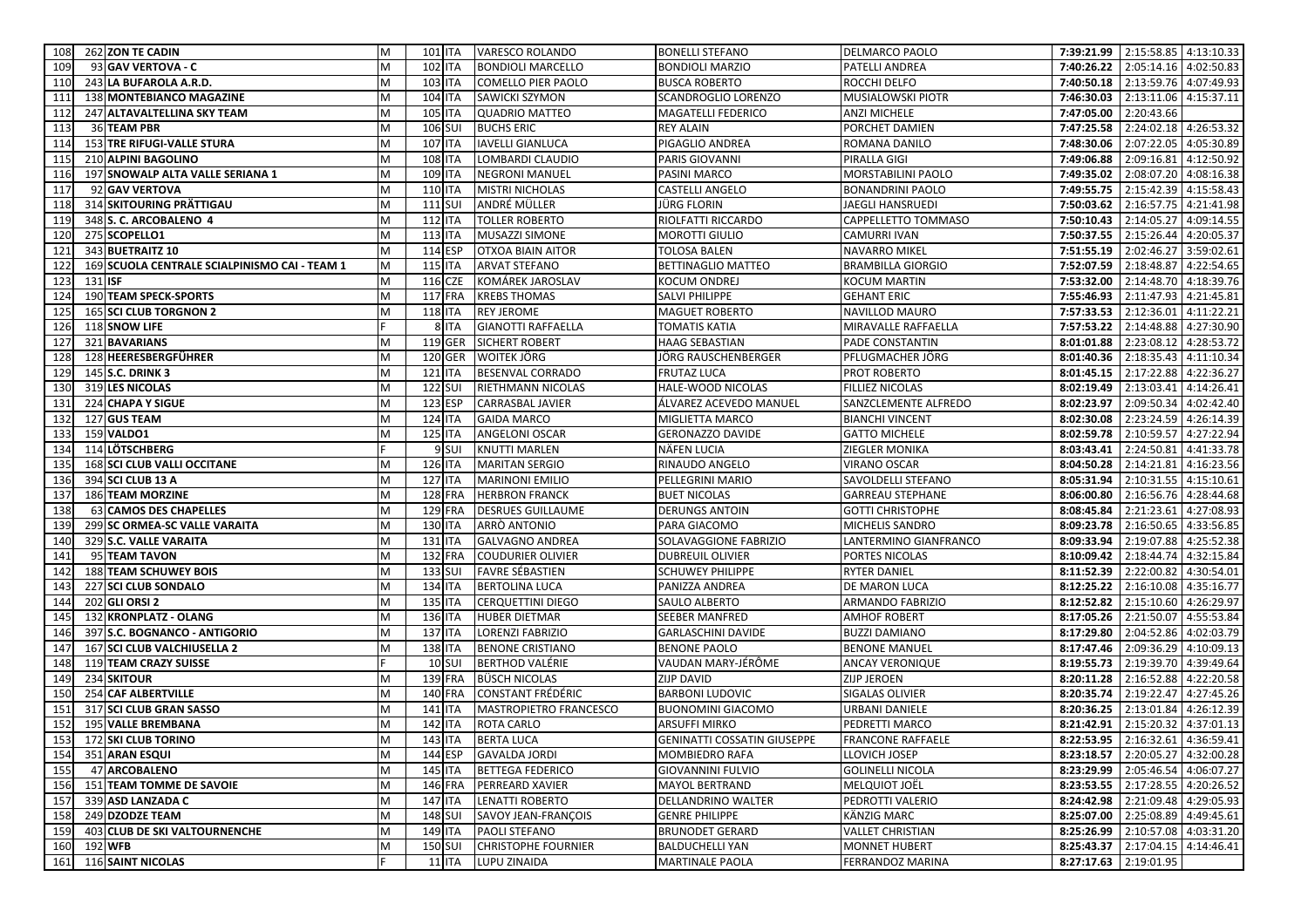| 162        | 285 SCI CLUB MERA                        | M      | 151 ITA                          |                | <b>BERTINI NICOLÒ</b>                         | <b>NEGRA FRANCESCO</b>                     | <b>VAIRA EMANUELE</b>                    |                          | 8:28:20.99 2:16:19.06 4:53:49.22       |                          |
|------------|------------------------------------------|--------|----------------------------------|----------------|-----------------------------------------------|--------------------------------------------|------------------------------------------|--------------------------|----------------------------------------|--------------------------|
| 163        | 381 CANDANCHU                            | M      | 152 ESP                          |                | MARTINEZ DE ALBORNOZ JUAN                     | SARASOLA JOSEBA                            | MINA JAVIER                              | 8:28:51.46               | 2:20:05.68 4:37:40.25                  |                          |
| 164        | 298 SENGGIHANG                           | M      | 153 SUI                          |                | <b>PETER ALTHAUS</b>                          | DÄPPEN ROLAND                              | <b>BÜSCHLEN ULRICH</b>                   | 8:30:49.06               | 2:24:36.72 4:30:27.95                  |                          |
| 165        | 365 ZERMATT 64/74                        | M      | 154 SUI                          |                | <b>REMO SCHNEIDER</b>                         | <b>JAUNER THOMAS</b>                       | STOESSEL DIETER                          | 8:31:07.18               | 2:14:57.81 4:39:26.49                  |                          |
| 166        | 236 FORZA DSA                            | M      | <b>155 FRA</b>                   |                | <b>SCREMIN YVON</b>                           | BERNARD GUILLAUME                          | <b>MITTON NICOLAS</b>                    | 8:31:30.94               | 2:17:05.49 4:20:52.55                  |                          |
| 167        | 115 MONTEBIANCO MAGAZINE W               | M      | <b>156 ITA</b>                   |                | COLLÉ SONIA                                   | RIVA LUISA                                 | <b>TORRETTA ANNA</b>                     | 8:32:05.35               | 2:27:01.28 4:49:59.60                  |                          |
| 168        | 107 FEEC TEAM 1                          |        |                                  | 12 ESP         | <b>RIBA CARLOS MARTA</b>                      | <b>BES GINESTA CRISTINA</b>                | ARRO RIBOT GEMMA                         | 8:33:26.37               | 2:18:19.86 4:32:27.89                  |                          |
| 169        | <b>104 AUSTRIAN LADIES</b>               |        |                                  | 13 AUT         | <b>SWIDRAK VERONIKA</b>                       | EßL MICHAELA                               | LYDIA PRUGGER                            | 8:34:20.40               | 2:18:34.30 4:44:39.18                  |                          |
| 170        | 318 DSNIVELL PRO SPORTS                  | M      | 157 ESP                          |                | NADAL JOAN                                    | MIGUELEZ PARCERISA ROBERT                  | VILÀ RAMIREZ DANIEL                      | 8:34:34.92               | 2:19:51.16 4:46:13.50                  |                          |
| 171        | 230 ADAMELLO SKI TEAM 2                  | M      | <b>158 ITA</b>                   |                | <b>VIDILINI LUCA</b>                          | OCCHI MAURO                                | <b>TESTINI ROBERTO</b>                   | 8:34:47.68               | 2:20:36.91                             | 4:26:59.47               |
| 172        | 360 SCI CLUB ZERMATT                     | M      | <b>159 SUI</b>                   |                | SULLIGER-PERREN BETTINA                       | TSCHERRIG FRÄNZI                           | ZUMTAUGWALD THOMAS                       | 8:36:47.35               | 2:26:28.22                             | 4:42:08.60               |
| 173        | <b>164 SCI CLUB TORGNON</b>              | M      | <b>160 ITA</b>                   |                | CAZZANELLI WALTER                             | BARREL RINALDO                             | <b>CHATILLARD SILVIO</b>                 | 8:37:38.46               | 2:21:37.67 4:35:40.66                  |                          |
| 174        | 69 CORRADO GEX 3                         | M      | <b>161 ITA</b>                   |                | VALLET HERVÉ                                  | <b>VALLET NICOLAS</b>                      | <b>VALLET MATHIEU</b>                    | 8:37:38.99               | 2:22:16.17 4:39:29.49                  |                          |
| 175        | 177 SNOWALP 2                            | M      | <b>162 ITA</b>                   |                | <b>BEGNIS ANDREA</b>                          | <b>FORNONI ENRICO</b>                      | PASINI STEFANO                           | 8:37:47.93               | 2:08:07.55                             | 4:16:45.68               |
| 176        | 81 FERRINO HIGHLAB 3                     | M      | <b>163 ITA</b>                   |                | <b>GALLIANO MARCO</b>                         | <b>BERGIA ANTONELLO</b>                    | MOLINENGO CLAUDIO                        | 8:38:42.60               | 2:14:28.86 4:35:40.56                  |                          |
| 177        | 55 AUBE-TAGA CATALONIA                   | M      | 164 ESP                          |                | LLOBERA JOSEP                                 | <b>BARRANCOS JORGE</b>                     | <b>FARRIOL RICARD</b>                    | 8:39:08.46               | 2:17:20.83                             | 4:41:17.67               |
| 178        | 353 TRE RIFUGI 70                        | M      | <b>165 ITA</b>                   |                | SASSANO GIUSEPPE                              | GRIMALDI FABRIZIO                          | <b>GARELLI GIULIANO</b>                  | 8:40:10.64               | 2:18:53.24                             | 4:34:59.92               |
| 179        | 160 SCI CLUB GRAN SAN BERNARDO           | M      | 166 ITA                          |                | <b>TURCOTTI HENRI</b>                         | TURCOTTI ANDRÉ                             | <b>FAVRE CARLO</b>                       | 8:40:33.61               | 2:09:27.55                             | 4:15:39.62               |
| 180        | 405 REINTHALER-VIEHAUSER-LUGER           | M      | <b>167 AUT</b>                   |                | <b>VIEHAUSER PETER</b>                        | THOMAS REINTHALER                          | <b>WOLFGANG LUGER</b>                    | 8:40:48.13               | 2:14:41.06                             | 4:34:08.06               |
| 181        | 289 SKI ALP VAL DI SOLE                  | M      | <b>168 ITA</b>                   |                | FONDRIEST TOMMASO                             | PODETTI PAOLO                              | <b>LAMPIS MATTIA</b>                     | 8:41:00.86               | 2:09:41.81                             | 4:14:09.51               |
| 182        | 52 ASKIMO                                | M      | <b>169 AUT</b>                   |                | <b>HUNDEGGER DIETMAR</b>                      | THIEL THOMAS                               | <b>BOECK JOHANNES</b>                    |                          | 8:42:43.23 2:21:54.90 4:44:50.21       |                          |
| 183        | 396 SKI TEAM VALLE STURA                 | M      | <b>170 ITA</b>                   |                | <b>BAGNIS RAFFAELE</b>                        | DELFINO RAFFAELE                           | <b>BRUNA DANIELE</b>                     | 8:45:48.36               | 2:16:42.98                             | 4:19:37.34               |
| 184        | 331 RUQUEROLS                            | M      | 171 ESP                          |                | FORNÉ JAUME                                   | ARRARTE FUENTESPILA JOSE                   | <b>BALIELLES SERGI</b>                   | 8:47:39.48               | 2:19:27.45                             | 4:50:24.76               |
| 185        | 208 2MISSAS@1LADA - CZ                   | M      | 172 CZE                          |                | <b>NEMEC MICHAL</b>                           | VESELÝ MICHAL                              | SPLICHAL LADISLAV                        | 8:49:13.55               | 2:20:16.01                             | 4:30:09.51               |
| 186        | 301 SCHIA TEAM 1                         | M      | 173 ITA                          |                | <b>GEROSA ALFONSO</b>                         | <b>GEROSA PIERO</b>                        | <b>BIANCHI MICHELE</b>                   | 8:49:46.92               | 2:14:21.30                             | 4:22:02.07               |
| 187        | 62 CAF VANOISE TARENTAISE                | M      | <b>174 FRA</b>                   |                | <b>BONNIER AYMERIC</b>                        | <b>ACS GREGORY</b>                         | <b>BAZIN CAMILLE</b>                     | 8:50:17.44               | 2:23:00.04                             | 4:49:14.00               |
| 188        | 245 H.MAURIENNAIS                        | M      | <b>175 FRA</b>                   |                | <b>WILLAY PHILIPPE</b>                        | <b>GILBERT BOROT</b>                       | <b>BRIGAUD THOMAS</b>                    | 8:51:45.20               | 2:19:43.08                             | 4:33:37.38               |
| 189        | 85 G.S. ALPINI PARACADUTISTI             | M      | 176 ITA                          |                | <b>MAURO ROBERTO</b>                          | QUADRUBBI MATTEO                           | DEVESCOVI RICCARDO                       | 8:55:32.56               | 2:18:51.88 4:35:07.78                  |                          |
| 190        | 231 SCI CLUB VALCHIUSELLA 3              | M      | <b>177 ITA</b>                   |                | ZENERINO ENRICO CESARE                        | POL GUALTIERO                              | PAGLIA PIERCARLO                         | 8:55:44.47               | 2:21:43.38 4:47:52.34                  |                          |
| 191        | 237 SCI CAI MARONE 1                     | M      | <b>178 ITA</b>                   |                | SALVALAI GIAMBATTISTA                         | ROSSI NICOLA                               | ROVETTA GIORDANO                         | 8:55:56.45               | 2:18:09.29 4:41:06.39                  |                          |
| 192        | 217 TEAM NEWBIKE/CRISTALSPORT            | M      | 179 SUI                          |                | <b>FARQUET PATRICE</b>                        | <b>FARQUET FRANÇOIS</b>                    | MEIZOZ GRÉGOIRE                          | 8:57:08.06               | 2:20:41.64 4:52:26.65                  |                          |
| 193        | 369 NRJ TEAM                             | M      |                                  | <b>180 AND</b> | <b>FAURA JORDI</b>                            | <b>GIMENEZ DIAZ ENRIC</b>                  | SANDRINI RICCARDO                        | 8:57:25.76               | 2:13:05.51 4:39:15.56                  |                          |
| 194        | 122 TRE RIFUGI W                         |        |                                  | <b>14 ITA</b>  | PONZO SILVIA                                  | ORLANDO MARIA                              | <b>BALBIS SONIA</b>                      | 8:57:33.19               | 2:32:35.76                             | 5:02:58.22               |
| 195        | 203 BOGN DA NIA 1                        | M      | <b>181 ITA</b>                   |                | POLLAM COLOMBO                                | DEGIAMPIETRO ENRICO                        | <b>VALENTINI FRANCESCO</b>               | 8:58:22.78               | 2:12:36.31                             | 4:42:47.26               |
| 196        | 142 POLISPORTIVA ALBOSAGGIA              | M      | <b>182 ITA</b>                   |                | PEDROLINI MARCO                               | <b>BELOTTI LUCIANO</b>                     | <b>GIANONCELLI MORIS</b>                 | 8:59:00.23               | 2:10:00.65                             | 4:18:22.77               |
| 197        | 385 ALL FOR ONE                          | M      |                                  | 183 GER        | <b>EDER TONI</b>                              | KRIECHHAMMER KONRAD                        | TRÖBELSPERGER BERND                      | 8:59:08.35               | 2:20:44.74                             | 4:50:14.39               |
| 198        | 305 SKI ALP BIELLA ARCOTEC               | M      | <b>184 ITA</b>                   |                | <b>CAUCINO ROBERTO</b>                        | EULOGIO RICCARDO                           | CANOVA IVAN                              | 8:59:23.03               | 2:16:49.42                             | 4:40:59.26               |
| 199        | 110 BOB ESPONJA                          |        |                                  | 15 ESP         | JORNET BURGADA NAILA                          | COMET PASCUA ANNA                          | MARTIN DE LA IGLESIA MARIBEL             |                          | 8:59:30.14 2:25:35.94 4:58:48.98       |                          |
| 200        | 337 TEAM SPECK-SPORTS 2                  | M      | <b>185 FRA</b>                   |                | <b>ROOS FABRICE</b>                           | MOLLI DIDIER                               | <b>MULLER LAURENT</b>                    | 9:00:10.35               | 2:16:38.56                             | 4:29:53.45               |
| 201        | 327 ALTITUDE<br>215 A.S.D. G.S. ALTITUDE | M<br>M | <b>186 ITA</b><br><b>187 ITA</b> |                | <b>BOLIS MATTEO</b>                           | MANZONI GIANCARLO<br><b>BONI FRANCESCO</b> | BENEDETTI PIERANGELO                     | 9:01:16.17<br>9:01:16.33 | 2:13:38.12<br>2:13:27.93               | 4:40:16.62               |
| 202        | 68 CORRADO GEX 1                         | M      | <b>188 ITA</b>                   |                | GHISALBERTI ALESSANDRO                        |                                            | <b>BARCELLA DAVIDE</b><br>RIZZOTTO ITALO | 9:01:46.33               | 2:21:07.32                             | 4:47:19.91<br>4:41:56.66 |
| 203<br>204 | 322 CLAUDIA CLAUDIO MARCO                | M      | <b>189 ITA</b>                   |                | <b>BOVO GABRIELE</b><br><b>TITOLO CLAUDIA</b> | TROPIANO ANDREA<br>SUSANNA MARCO           | COMMUNOD CLAUDIO                         | 9:03:45.79               | 2:20:20.58                             | 4:47:29.40               |
| 205        | 256 SC BRIGERBERG                        | M      | <b>190 SUI</b>                   |                | <b>BERNHARD WALKER</b>                        | ROMEO BITTEL                               | THEODUL KALBERMATTER                     | 9:04:16.73               | 2:25:00.23 4:51:03.57                  |                          |
| 206        | 124 GS I CAMOSCI                         | M      | 191 ITA                          |                | <b>BROGGINI PIETRO</b>                        | BATTAGLIA STEFANO                          | POZZI ANDREA                             |                          | 9:04:54.61 2:15:31.14 4:26:05.63       |                          |
|            | 207 248 A.S.PREMANA                      | M      |                                  |                | 192 ITA POMONI DIEGO                          | RATTI DOMENICO                             | GIANOLA LEONARDO                         |                          | 9:05:25.49 2:14:38.28 4:43:33.30       |                          |
|            | 208 194 VALTROMPIA TEAM                  | M      | <b>193 ITA</b>                   |                | <b>BECCHETTI DAVIDE</b>                       | <b>MILINI LUCA</b>                         | <b>GIANCARLO BERTUSSI</b>                |                          | $9:06:01.80$   2:18:39.38   4:38:03.13 |                          |
|            | 209 133 LA THUILE                        | M      | 194 ITA                          |                | <b>MENEL STEPHANE</b>                         | DE CASSAN FREDERICO                        | MIELE ALBERTO                            |                          | 9:06:09.42 2:20:59.21 4:47:05.93       |                          |
|            | 210 304 LATHUILE.IT                      | M      | 195 ITA                          |                | <b>BERGER ROGER</b>                           | <b>BOCHE PIERYCK</b>                       | DI PLACIDO VINCENZO                      |                          | 9:06:11.01 2:20:03.28 4:57:33.27       |                          |
|            | 211 297 COURMAYEUR YUKI                  | M      | 196 ITA                          |                | <b>TAMPONI MARCO</b>                          | <b>BOSCHIAZZO ALBERTO</b>                  | <b>MARRA GIANLUCA</b>                    |                          | 9:07:29.34 2:18:41.48 4:52:48.90       |                          |
|            | 212 349 OFENHORN                         | M      | <b>197 SUI</b>                   |                | <b>DARIO SEILER</b>                           | IVAN SCHALBETTER                           | ZENKLUSEN PHILIPP                        |                          | $9:08:45.27$ 2:12:02.63 4:15:21.82     |                          |
|            | 213 277 UEU                              | M      | 198 ESP                          |                | <b>GUILLAMO CIRERA XAVIER</b>                 | TURNE JOAN                                 | CABRÉ SEGURA RICARD                      |                          | 9:11:58.59 2:20:10.40 4:51:44.73       |                          |
|            | 214 137 MONTANAIA RACING 1               | M      | 199 ITA                          |                | <b>PADESI RICCARDO</b>                        | PERESSUTTI PIERLUIGI                       | <b>FANTINI ENRICO</b>                    |                          | $9:12:16.09$ 2:20:52.36 4:55:01.96     |                          |
|            | 215 251 CERVINO 2                        | M      | 200 ITA                          |                | MERGOZZI CRISTIANO                            | <b>SUMMA GIANLUCA</b>                      | <b>VILLA DAMIANO</b>                     |                          | 9:13:44.39 2:19:44.38 4:42:20.13       |                          |
|            |                                          |        |                                  |                |                                               |                                            |                                          |                          |                                        |                          |